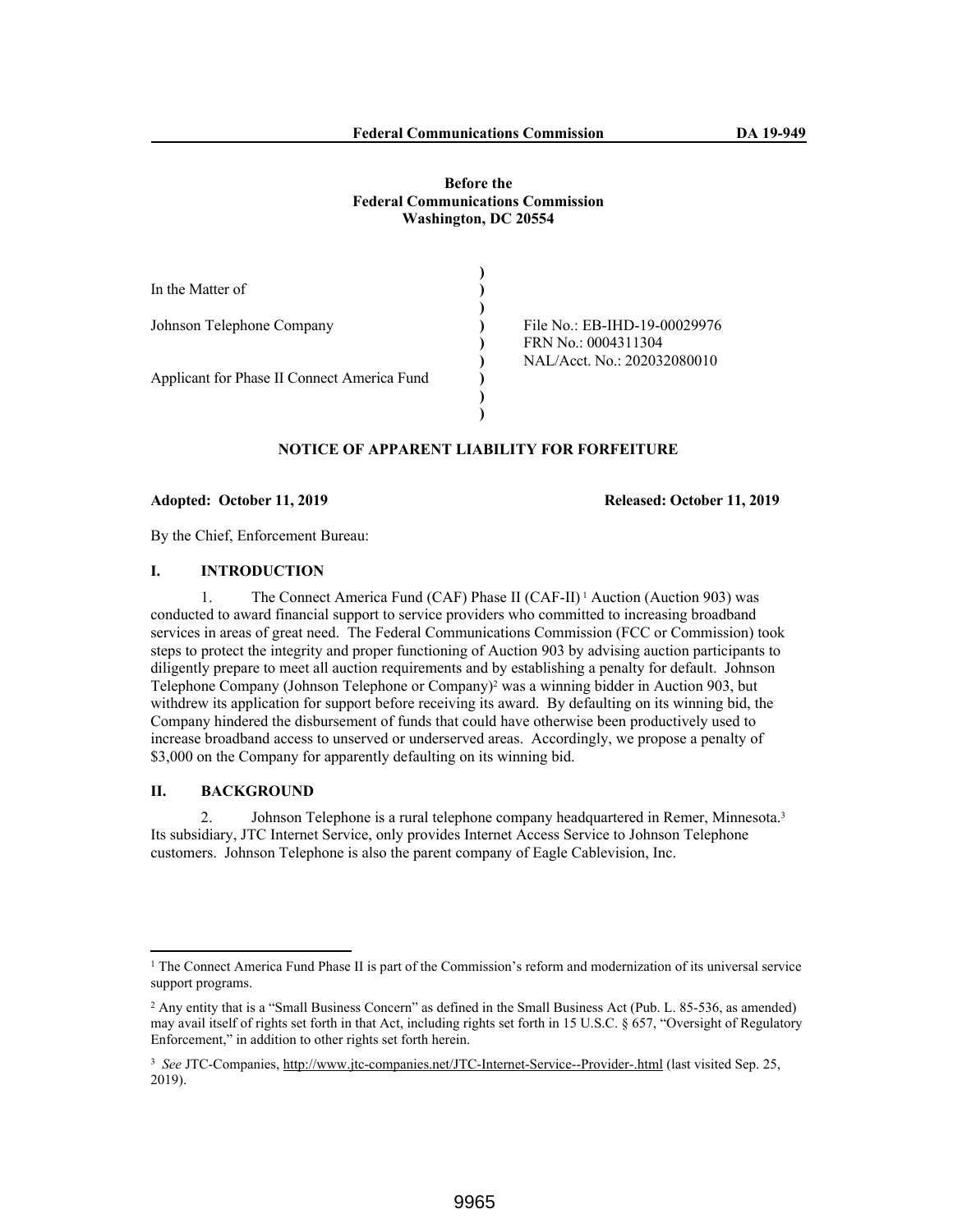3. The Commission conducted Auction 903 between July 24, 2018 and August 21, 2018, to allocate CAF-II monetary support to certain eligible areas<sup>4</sup> across the United States. Auction 903 was slated to award up to \$198 million in annual support, a total of \$1.98 billion over ten years, in ongoing high-cost universal service support to service providers that committed to offering voice and broadband services in unserved areas.<sup>5</sup> Using a multiple-round, reverse auction, Auction 903 was intended to close the digital divide for all Americans, including those in the rural areas of our country.<sup>6</sup>

4. In establishing procedures for Auction 903, the Commission was explicit as to the requirements a bidder must meet and the consequences for falling short of those requirements, including the penalties for default.<sup>7</sup> In a February 1, 2018 Public Notice (*Phase II Auction Procedures Public*  Notice), the Commission established a bidding process with clear dates and deadlines.<sup>8</sup> Each bidder was first required to file FCC Form 183 (Short-Form Application) no later than March 30, 2018.<sup>9</sup> Bidders were required to provide information in the Short-Form Application that demonstrated their baseline financial qualifications and technical capabilities in order to establish eligibility.10 After reviewing the Short-Form Applications, the Commission announced the applicants qualified to participate in Auction 903.<sup>11</sup>

5. Once Auction 903 bidding began, the Commission conducted a multi-round, descending clock auction.12 The minimum geographic areas established by the Commission for bidding in Auction 903 were Census Block Groups (CBGs) that contained one or more eligible census blocks, identified in a list released by the Commission's Wireline Competition Bureau (WCB) in December 2017.13 The list of CBGs included approximately 214,000 eligible census blocks, located in approximately 30,300 CBGs.<sup>14</sup>

6 *Id.* at 1428, paras. 1-2.

9 *Id.*

<sup>12</sup> *Phase II Auction Procedures Public Notice,* 33 FCC Rcd at 1493, para 199.

<sup>4</sup> *See Wireline Competition Bureau Releases List and Map of Eligible Census Blocks for the Connect America Fund Phase II Auction (Auction 903)*, AU Docket No. 17-182, WC Docket No. 10-90, Public Notice, 32 FCC Rcd 10381 (WCB 2017) (*Eligible Census Block List Public Notice*)*.* The list of census blocks can be found at https://www.fcc.gov/files/caf2auctionpublishblockcsv.

<sup>5</sup> *Connect America Fund Phase II Auction Scheduled for July 24, 2018 Notice and Filing Requirements and Other Procedures for Auction 903*, AU Docket No. 17-182, WC Docket No. 10-90, Public Notice, 33 FCC Rcd 1428, para. 1 (2018), (*Phase II Auction Procedures Public Notice*).

<sup>7</sup> *Connect America Fund et al.*, Report and Order and Further Notice of Proposed Rulemaking, 31 FCC Rcd 5949, 6000, para. 143 (2016), (*Phase II Auction Order and/or FNPRM*); *Phase II Auction Procedures Public Notice,* 33 FCC Rcd at 1471-2, paras. 111-119.

<sup>8</sup> *Phase II Auction Procedures Public Notice,* 33 FCC Rcd at 1432, para. 10.

<sup>10</sup> *Id.* at 1438-9, para. 21.

<sup>11</sup> *See 220 Applicants Qualified to Bid in the Connect America Fund Phase II Auction (Auction 903)*, *Bidding to Begin on July 24, 2018*, AU Docket No. 17-182, WC Docket No. 10-90, Public Notice, 33 FCC Rcd 6171, 6176, paras. 27-28 (Rural Broadband Task Force/WTB/WCB 2018) (*Qualified Bidders Public Notice*).

<sup>13</sup> *See Eligible Census Block List Public Notice,* 32 FCC Rcd at 10381.

<sup>14</sup> *Id.*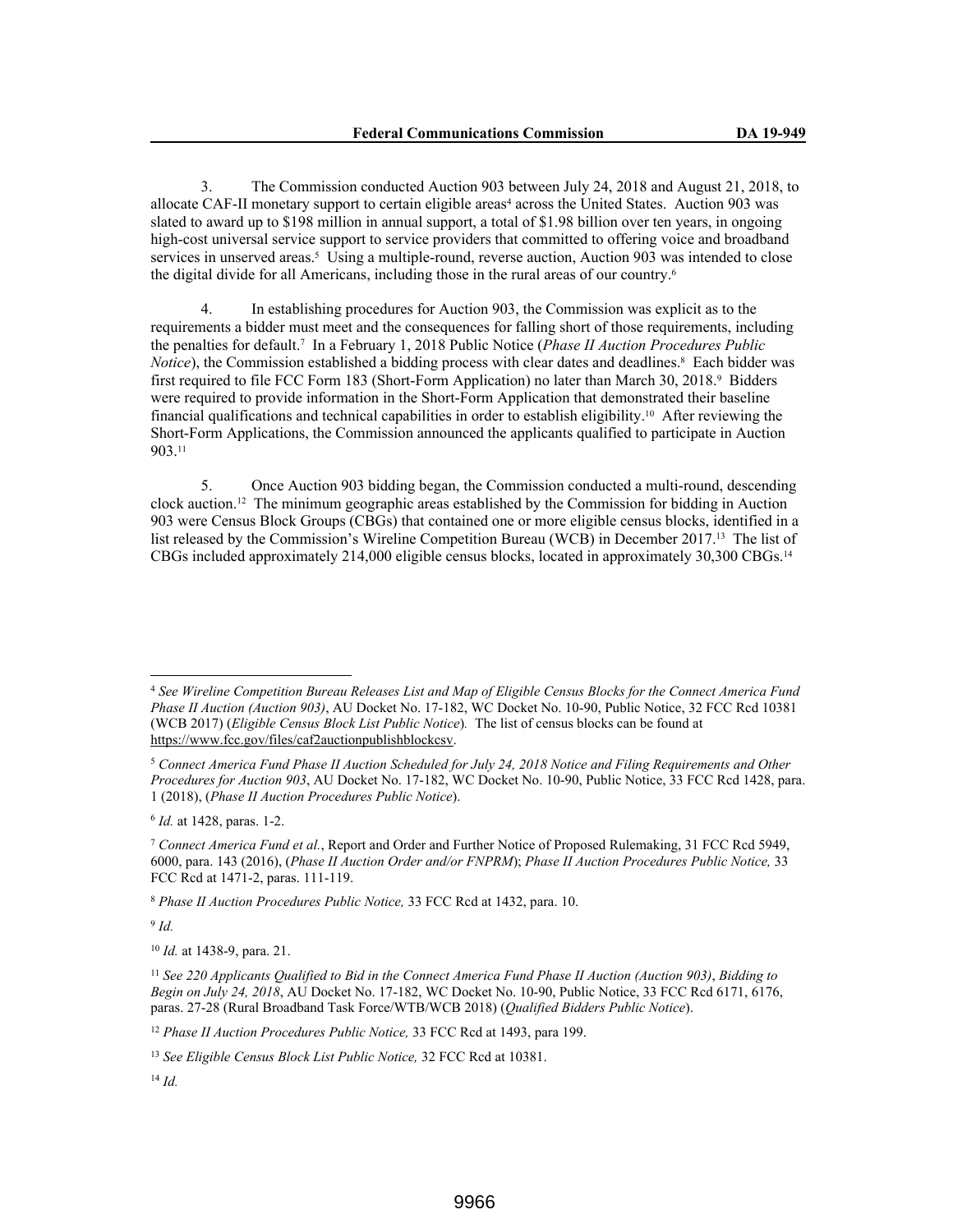6. On August, 28, 2018, the Commission released a Public Notice identifying the 103 winning bidders who had won \$1.488 billion in support over a ten-year period.<sup>15</sup> Winning bidders were given the opportunity to assign some or all of their winning bids to related entities by September 14, 2018.16 Additionally, winning bidders were required to submit a post-auction application for support, FCC Form 683 (Long-Form Application), no later than October 15, 2018.

7. The Company timely submitted its Short-Form Application to participate in Auction 90317 and was a successful bidder, winning \$81,272.00 of support for one CBG covering 47 locations in Minnesota. The Company did not file a Long-Form Application. On October 19, 2018, the Company notified WCB that it would default on its winning bid.18 The Company did not provide an explanation for its default. On April 3, 2019, WCB referred Johnson Telephone and other defaulting bidders to the Enforcement Bureau for enforcement action.<sup>19</sup>

#### **III. DISCUSSION**

8. In establishing the procedures for Auction 903, the Commission was unambiguous in the requirements each bidder must meet and the consequences of failing to meet any requirement, stating:

Any Auction 903 winning bidder or long-form applicant will be subject to a forfeiture in the event of a default before it is authorized to begin receiving support. A winning bidder or long-form applicant will be considered in default and will be subject to forfeiture if it fails to timely file a long-form application, fails to meet the document submission deadlines, is found ineligible or unqualified to receive Phase II support by the Bureaus on delegated authority, and or otherwise defaults on its winning bids or is disqualified for any reason prior to the authorization of support. Any such determination by the Bureaus shall be final, and a winning bidder or long-form applicant shall have no opportunity to cure through additional submissions, negotiations, or otherwise. **Agreeing to such payment in the event of a default is a condition for participating in the Phase II auction** (emphasis added).<sup>20</sup>

Because the Company apparently defaulted on its Auction 903 winning bidder obligations, we find that the Company apparently willfully violated the Commission's rules and orders governing Auction 903.

9. Under Section 503(b)(1) of the Communications Act of 1934, as amended (the Act), any person who is determined by the Commission to have willfully or repeatedly failed to comply with any provision of the Act or any rule, regulation, or order issued by the Commission shall be liable to the

<sup>15</sup> *See Connect America Fund Phase II Auction (Auction 903) Closes; Winning Bidders Announced; FCC Form 683 Due October 15, 2018*, AU Docket No. 17-182, WC Docket No. 10-90, Public Notice, 33 FCC Rcd 8257 (Rural Broadband Task Force/WTB/WCB 2018) (*Auction 903 Closing Public Notice*).

<sup>16</sup> *Id.* at 8259-60, paras. 9-13.

<sup>17</sup> *See* Johnson Telephone Company, Auction 903 FCC Form 183 Application, File No. 0008152019, (filed Mar. 28, 2018). The Company was classified as eligible to participate in the auction. *See Qualified Bidders Public Notice*, 33 FCC Rcd at 6184-95 (Attach. A: Qualified Bidders sorted by applicant name).

<sup>18</sup> E-mail from Dwayne Johnson, Vice President, Johnson Telephone Company, to Auction 903, Federal Communications Commission, (Oct. 19, 2018).

<sup>19</sup> *Connect America Fund Phase II Auction Support for 822 Winning Bids Ready to be Authorized; Bid Defaults Determined,* Public Notice, 34 FCC Rcd 2076 (Rural Broadband Task Force/OEA/WCB 2019) and Attach. B (*Auction 903 Authorization & Default Public Notice*).

<sup>20</sup> *Phase II Auction Procedures Public Notice,* 33 FCC Rcd at 1520, para. 314.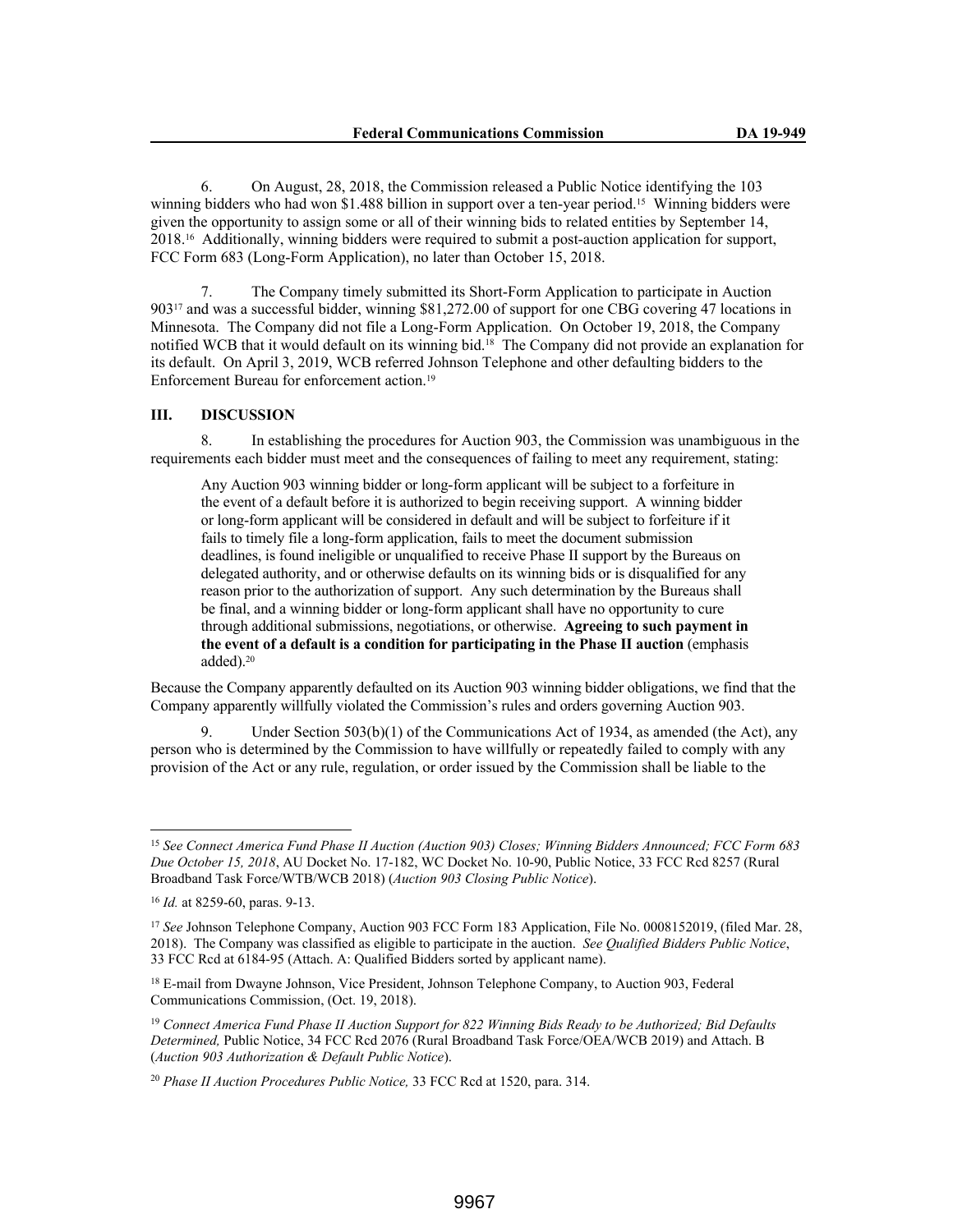United States for a forfeiture penalty.21 In order to impose such a forfeiture penalty, the Commission must issue a notice of apparent liability, the notice must be received, and the person against whom the notice has been issued must have an opportunity to show, in writing, why no such forfeiture penalty should be imposed.22 The Commission will then issue a forfeiture if it finds, by a preponderance of the evidence, that the person has willfully or repeatedly violated the Act or a Commission rule.<sup>23</sup>

10. By withdrawing its application for support, the Company apparently defaulted on its winning bid for Auction 903 in apparent violation of section 1.21004(a) of the Commission's rules and the procedures established specifically for Auction 903.<sup>24</sup> Pursuant to section 1.21004(a), a winning bidder of a Commission auction that, for any reason, is not subsequently authorized to receive support has defaulted on its bid and is liable for a default payment.25 Section 1.21004(b) authorizes the Commission to calculate the default payment by a method established in a public notice prior to competitive bidding. In Auction 903, however, the Commission concluded that it would impose a forfeiture in lieu of a default payment.26 Furthermore, the Company agreed to this default payment as a condition to participating in Auction 903.<sup>27</sup>

11. The prohibition against default in section 1.21004 applies regardless of the reason for default and imposes a measured penalty directly correlated to the amount of support awarded with a cap to prevent outsized penalties. Moreover, we reiterate that the penalties for default were clearly stated in the *Phase II Auction Procedures Public Notice* before bidding ever began, so the Company can reasonably be expected to have considered the associated penalty both into its decision to bid for support, and the decision to subsequently default on its bid.

12. The Company's failure to adhere to the established auction procedures was disruptive to the integrity and efficiency of the auctions process. The Commission adopted the forfeiture policy for Auction 903 "to impress upon recipients the importance of being prepared to meet all requirements for the post-selection review process and to emphasize the requirement that participants conduct a due diligence review to ensure that they are qualified to participate in the auction and meet its terms and conditions."<sup>28</sup> Therefore, participants were expected to plan diligently to fulfill the obligations undertaken in Auction 903, including planning for any difficulties or other contingencies that arose during the process. By becoming a successful bidder and later choosing not to proceed with its service plans and the obligations it undertook for Auction 903, the Company hindered the disbursement of funds that could have gone to another provider, and thereby further delayed the advancements in broadband offerings in the CBG where

<sup>22</sup> *See* 47 U.S.C. § 503(b); 47 CFR § 1.80(f).

<sup>23</sup> *See, e.g., SBC Communications, Inc.,* Forfeiture Order, 17 FCC Rcd 7589, 7591, para. 4 (2002) (forfeiture paid).

<sup>25</sup> 47 CFR § 1.21004(a).

<sup>21</sup> *See* 47 U.S.C. § 503(b)(1)(B); 47 CFR § 1.80(a)(1); *see also* 47 U.S.C. § 503(b)(1)(D) (forfeitures for violation of 18 U.S.C. § 1464). Section 312(f)(1) of the Act defines willful as "the conscious and deliberate commission or omission of [any] act, irrespective of any intent to violate" the law. 47 U.S.C. § 312(f)(1). The legislative history to section  $312(f)(1)$  of the Act clarifies that this definition of willful applies to both sections 312 and 503(b) of the Act, H.R. Rep. No. 97-765, 97th Cong. 2d Sess. 51 (1982), and the Commission has so interpreted the term in the section 503(b) context. *See, e.g., Southern California Broadcasting Co.*, Memorandum Opinion and Order, 6 FCC Rcd 4387, 4388 (1991) (*Southern California Broadcasting Co.*).

<sup>24</sup> *Phase II Auction Procedures Public Notice,* 33 FCC Rcd at 1520-22, paras. 314-316.

<sup>26</sup> *Phase II Auction Order*, 31 FCC Rcd at 6000, para. 143; *Phase II Auction Procedures Public Notice*, 33 FCC Rcd at 1521, para. 315.

<sup>27</sup> *Id.* at 1521, para. 314.

<sup>28</sup> *Phase II Auction Order*, 31 FCC Rcd at 6001, para. 145.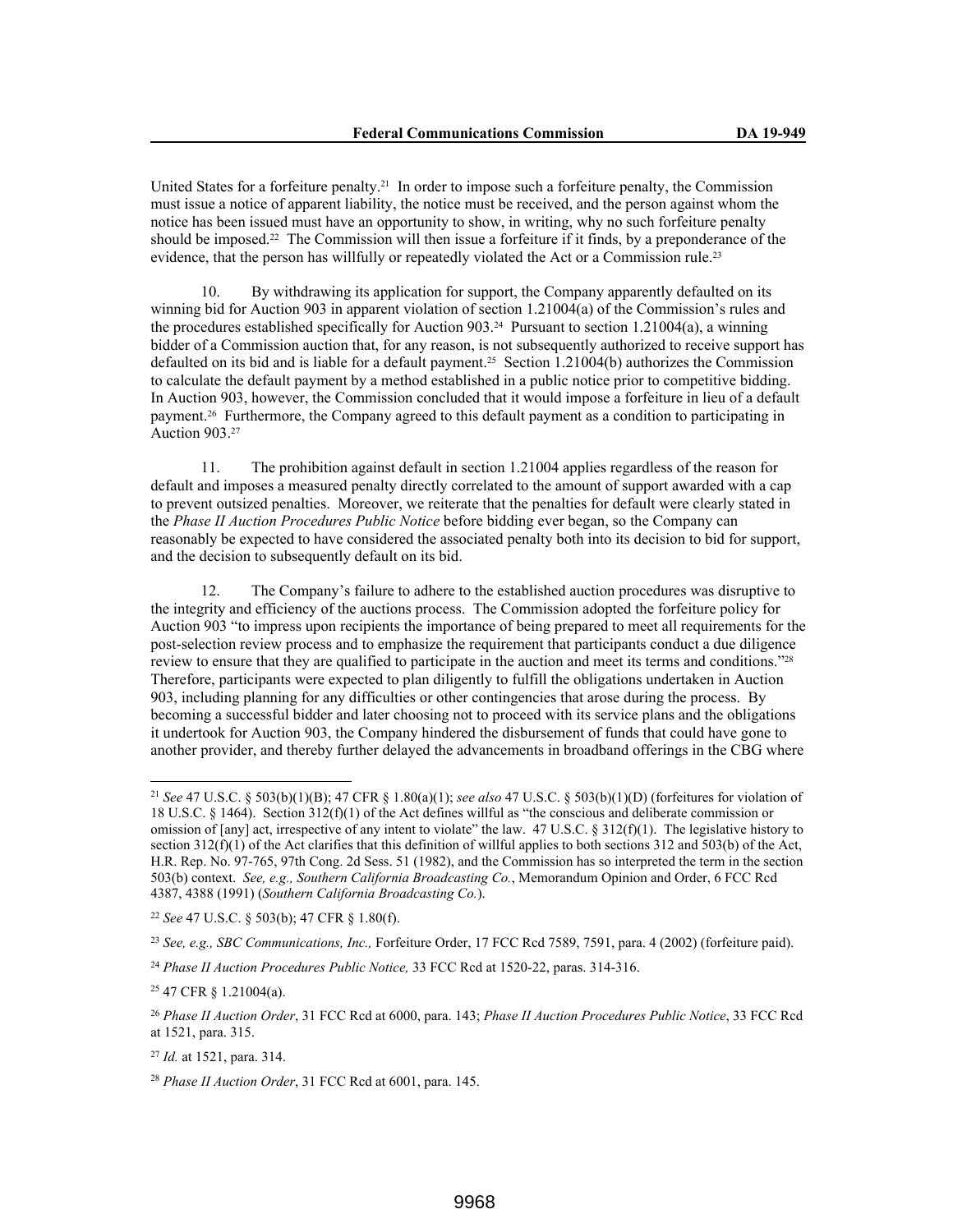it defaulted on its winning bid. Furthermore, defaulting on bids imposes a cost to the CAF-II in administrative time spent on reviewing the bid and awarding the support. Likewise, default negatively impacts the residents of the corresponding CBG in lost opportunities and delays in launching affordable services.

13. The Commission's *Forfeiture Policy Statement*29 specifies that the Commission shall impose a forfeiture based upon consideration of the factors enumerated in section  $503(b)(2)(E)$  of the Act, 47 U.S.C. § 503(b)(2)(E), such as "the nature, circumstances, extent and gravity of the violation, and, with respect to the violator, the degree of culpability, any history of prior offenses, ability to pay, and such other matters as justice may require."<sup>30</sup> Moreover, section  $312(f)(1)$  of the Act defines willful as "the conscious and deliberate commission or omission of such act, *irrespective of any intent* to violate . . . any rule or regulation of the Commission . . . ."31 As discussed herein, the Company agreed, prior to participating in Auction 903, to be subject to a forfeiture in the event of default. Additionally, the Company was cautioned to carefully craft its plans to meet all auction requirements and to prepare for any complications that could occur.32 In considering these factors as well as the procedures established for Auction 903 and the *Forfeiture Policy Statement*¸ we believe that a forfeiture is warranted against the Company for its apparent willful violation of section 1.21004 of the Commission's rules and the procedures established for Auction 903.

14. We also find that the Company has apparently committed one violation by defaulting on its winning bid in one CBG, and is therefore apparently liable for a forfeiture of \$3,000. For Auction 903, the Commission established a base forfeiture of \$3,000 per violation in the event of an auction default, meaning there would be a separate violation for each geographic unit subject to a bid.33 The Commission deemed a \$3,000 base forfeiture appropriate, explaining that it was equivalent to the base forfeiture usually imposed for failing to file required forms or information with the Commission, as the Commission would be prevented from assessing a winning bidder's qualifications. Acknowledging that not all defaults would relate to the failure to submit the required forms or information, the Commission nonetheless concluded that for administrative simplicity and to provide bidders with certainty as to the base forfeiture that would apply for all pre-authorization defaults, it was reasonable to subject all bidders to the same \$3,000 base forfeiture per violation. Therefore, the Company's default in one geographic unit subjects it to a \$3,000 base forfeiture.

15. The \$3,000 base forfeiture is consistent with the caps established for default penalties in Auction 903. To prevent the base forfeiture amount from being disproportionate to the amount of a winning bidder's bid, the Commission limited the total base forfeiture for Auction 903 to 5% of the bidder's total assigned support for the CBG in which it was defaulting.<sup>34</sup> The Commission regarded 5%

<sup>32</sup> *Phase II Auction Procedures Public Notice,* 33 FCC Rcd at 1471-2, paras. 111-119.

<sup>33</sup> *Id.*

<sup>29</sup> *The Commission's Forfeiture Policy Statement and Amendment of Section 1.80 of the Rules to Incorporate the Forfeiture Guidelines*, 12 FCC Rcd 17087, 17113 (1997), *recons. denied* 15 FCC Rcd 303 (1999) (*Forfeiture Policy Statement*); 47 CFR § 1.80(b).

<sup>30</sup> *Forfeiture Policy Statement,* 12 FCC Rcd at 17100-101, para. 27.

 $31\,47\,$  U.S.C. §  $312(f)(1)$  (emphasis added). The legislative history to Section  $312(f)(1)$  of the Act clarifies that this definition of willful applies to both Sections 312 and 503(b) of the Act, H.R. Rep. No. 97-765, 97th Cong. 2d Sess. 51 (1982), and the Commission has so interpreted the term in the Section 503(b) context. *See, e.g., Southern California Broadcasting Co.*, 6 FCC Rcd at 4388.

<sup>34</sup> *Phase II Auction Order*, 31 FCC Rcd at 6000-01, para. 144; *Phase II Auction Procedures Public Notice*, 33 FCC Rcd at 1521, para. 315. This would occur in situations where the dollar amount associated with the bid is low. For example, assume Bidder A's winning bid includes 100 CBGs for \$100,000 over the 10-year support term. We may impose a base forfeiture of \$5,000 (5% of \$100,000) because otherwise the base forfeiture would be \$300,000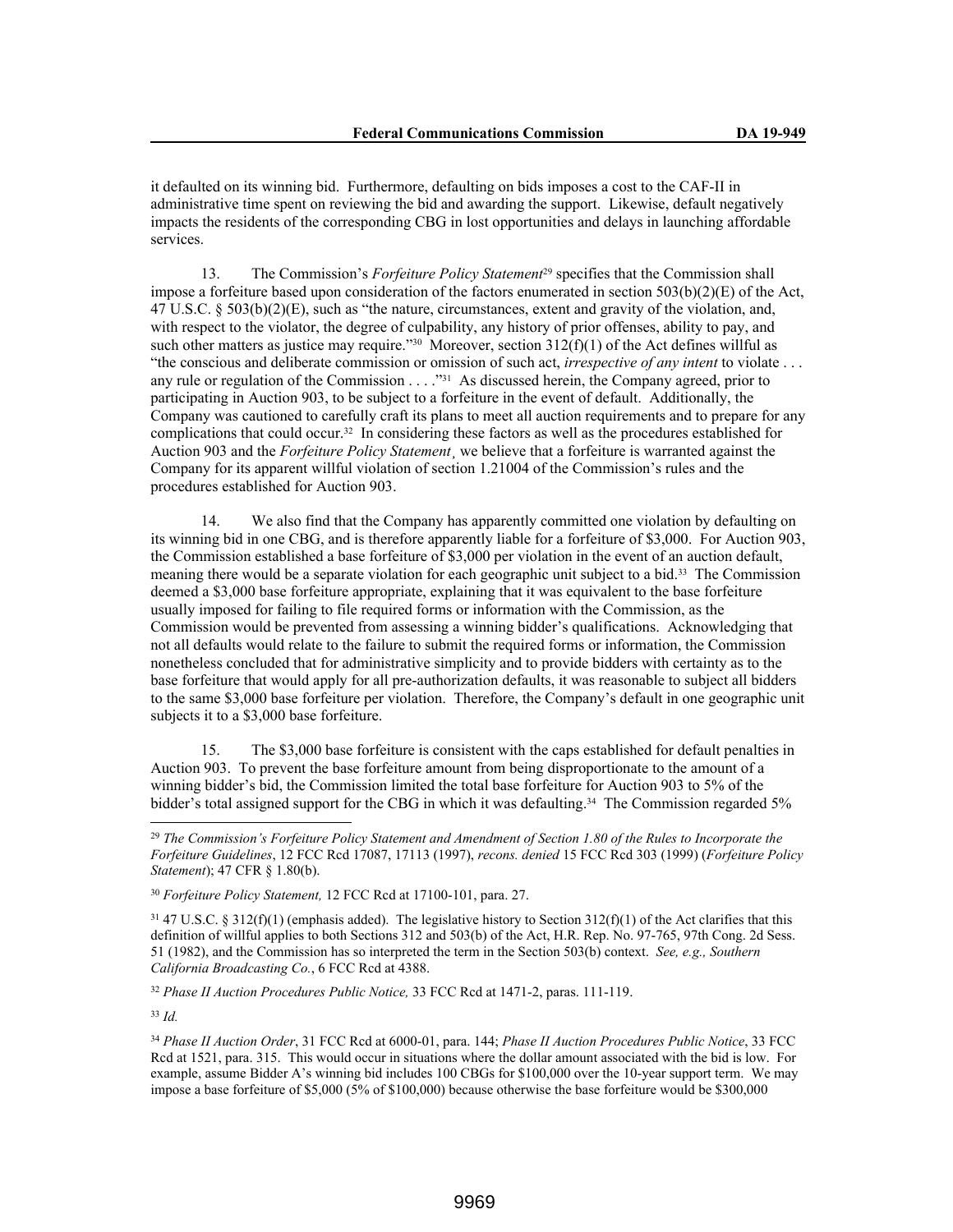of the total bid amount as not unduly punitive, while providing sufficient incentive for auction participants to diligently inform themselves of the obligations associated with participation in the auction.35 The Company's total winning bid amounted to \$81,272.00 thereby capping the maximum fine at \$4,063.00, which is 5% of the Company's total support won in Minnesota. Thus, in accordance with the *Auction 903 Procedures Public Notice*, the \$3,000.00 forfeiture does not exceed the 5% cap of the Company's total winning bid and is consistent with the procedures established for Auction 903.

16. Finally, after considering all the circumstances presented in the instant case, we conclude that a departure from the base forfeiture is not warranted here. For Auction 903 defaults, the Commission allowed for adjustment of the total base forfeiture, upward or downward, based on the criteria set forth in the Commission's forfeiture guidelines, notwithstanding the 5% limitation on base forfeitures as discussed above.36 However, on balance, we find that there are no other factors present in the instant case that would justify a departure from the established base forfeiture. Accordingly, we find that a forfeiture in the amount of \$3,000.00 against the Company is appropriate here.

### **IV. ORDERING CLAUSES**

17. **ACCORDINGLY, IT IS ORDERED**, pursuant to section 503(b) of the Communications  $\text{Act}^{37}$  and section 1.80 of the Commission's rules,<sup>38</sup> that Johnson Telephone Company is hereby **NOTIFIED** of its **APPARENT LIABILITY FOR FORFEITURE** in the amount of three thousand dollars (\$3,000.00) for its willful violation of section 1.21004(a) of the Commission's rules,<sup>39</sup> and the procedures established specifically for Auction 903 in the *Phase II Auction Procedures Public Notice.*

18. **IT IS FURTHER ORDERED**, pursuant to section 1.80 of the Commission's rules,<sup>40</sup> that within thirty (30) calendar days of the release date of this Notice, Johnson Telephone Company **SHALL PAY** the full amount of the proposed forfeiture or **SHALL FILE** a written statement seeking reduction or cancellation of the proposed forfeiture consistent with paragraph 21 below.

19. Johnson Telephone Company shall send electronic notification of payment to Jeffrey Gee and to Genevieve Ross, Enforcement Bureau, Federal Communications Commission, at Jeffrey.Gee@fcc.gov and Genevieve.Ross@fcc.gov, on the date said payment is made. Payment of the forfeiture must be made by wire transfer, credit card, or ACH (Automated Clearing House) debit from a bank account using the Commission's Fee Filer (the Commission's online payment system).<sup>41</sup> The

<sup>36</sup> *See* 47 U.S.C. § 503(b)(2)(B); 47 CFR § 1.80(b)(8), note to paragraph (b)(8); *Phase II Auction Order*, 31 FCC Rcd at 6000-01, para. 143; *Phase II Auction Procedures Public Notice*, 33 FCC Rcd at 1521, para. 315.

<sup>37</sup> 47 U.S.C. § 503(b).

<sup>38</sup> 47 CFR § 1.80.

<sup>39</sup> 47 CFR § 1.21004(a).

<sup>40</sup> 47 CFR § 1.80.

<sup>41</sup> Payments made using the Commission's Fee Filer system do not require the submission of an FCC Form 159.

<sup>(\$3,000</sup> x 100 CBGs), which is three times the entire bid amount. In contrast, if Bidder B's winning bid includes 100 CBGs for \$7,000,000 over the support term, we may impose a base forfeiture of \$300,000 (\$3,000 x 100 CBGs), which is 4.3% of the total bid.

<sup>35</sup> *Mobility Fund Phase I Auction Procedures Public Notice*, 27 FCC Rcd at 4777, para. 187; *Tribal Mobility Fund Phase I Auction Procedures Public Notice*, 28 FCC Rcd at 11692, para. 214.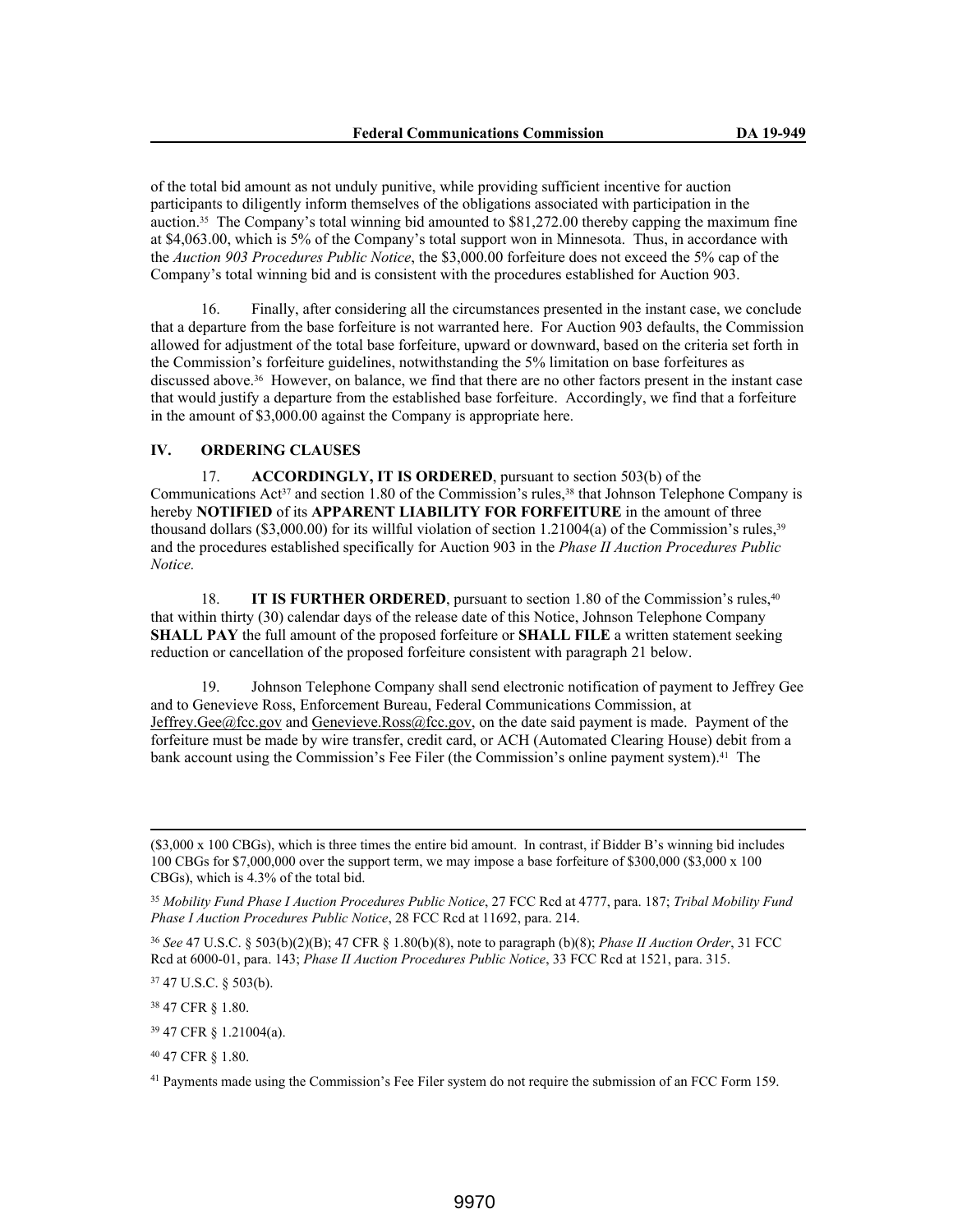Commission no longer accepts forfeiture payments by check or money order. Below are instructions that payors should follow based on the form of payment selected:<sup>42</sup>

- Payment by wire transfer must be made to ABA Number 021030004, receiving bank TREAS/NYC, and Account Number 27000001. A completed Form 159 must be faxed to the Federal Communications Commission at 202-418-2843 or e-mailed to RROGWireFaxes@fcc.gov on the same business day the wire transfer is initiated. Failure to provide all required information in Form 159 may result in payment not being recognized as having been received. When completing FCC Form 159, enter the Account Number in block number 23A (call sign/other ID), enter the letters "FORF" in block number 24A (payment type code), and enter in block number 11 the FRN(s) captioned above (Payor FRN).<sup>43</sup> For additional detail and wire transfer instructions, go to https://www.fcc.gov/licensingdatabases/fees/wire-transfer.
- Payment by credit card must be made by using the Commission's Fee Filer website at https://apps.fcc.gov/FeeFiler/login.cfm. To pay by credit card, log in using the FRN captioned above. If payment must be split across FRNs, complete this process for each FRN. Next, select "Pay bills" on the Fee Filer Menu, and select the bill number associated with the NAL Account – the bill number is the NAL Account number with the first two digits excluded – and then choose the "Pay by Credit Card" option. Please note that there is a \$24,999.99 limit on credit card transactions.
- **•** Payment by ACH must be made by using the Commission's Fee Filer website at https://apps.fcc.gov/FeeFiler/login.cfm. To pay by ACH, log in using the FRN captioned above. If payment must be split across FRNs, complete this process for each FRN. Next, select "Pay bills" on the Fee Filer Menu and then select the bill number associated to the NAL Account – the bill number is the NAL Account number with the first two digits excluded – and choose the "Pay from Bank Account" option. Please contact the appropriate financial institution to confirm the correct Routing Number and the correct account number from which payment will be made and verify with that financial institution that the designated account has authorization to accept ACH transactions.

20. Any request for making full payment over time under an installment plan should be sent to: Chief Financial Officer—Financial Operations, Federal Communications Commission, 445 12th Street, SW, Room 1-A625, Washington, DC 20554.44 Questions regarding payment procedures should be directed to the Financial Operations Group Help Desk by phone, 1-877-480-3201, or by e-mail, ARINQUIRIES@fcc.gov.

21. The written statement seeking reduction or cancellation of the proposed forfeiture, if any, must include a detailed factual statement supported by appropriate documentation and affidavits pursuant to sections 1.16 and 1.80(f)(3) of the rules.<sup>45</sup> The written statement must be mailed to the Office of the Secretary, Federal Communications Commission, 445 12th Street, SW, Washington, DC 20554, ATTN: Enforcement Bureau, Investigations and Hearings Division, and must include the NAL/Account Number referenced in the caption. The statement must also be e-mailed to Jeffrey Gee and to Genevieve Ross,

<sup>&</sup>lt;sup>42</sup> For questions regarding payment procedures, please contact the Financial Operations Group Help Desk by phone at  $1-877-480-3201$  (option #6), or by e-mail at ARINQUIRIES@fcc.gov.

<sup>43</sup> Instructions for completing the form may be obtained at http://www.fcc.gov/Forms/Form159/159.pdf.

<sup>44</sup> *See* 47 CFR § 1.1914.

<sup>45</sup> 47 CFR §§ 1.16, 1.80(f)(3).